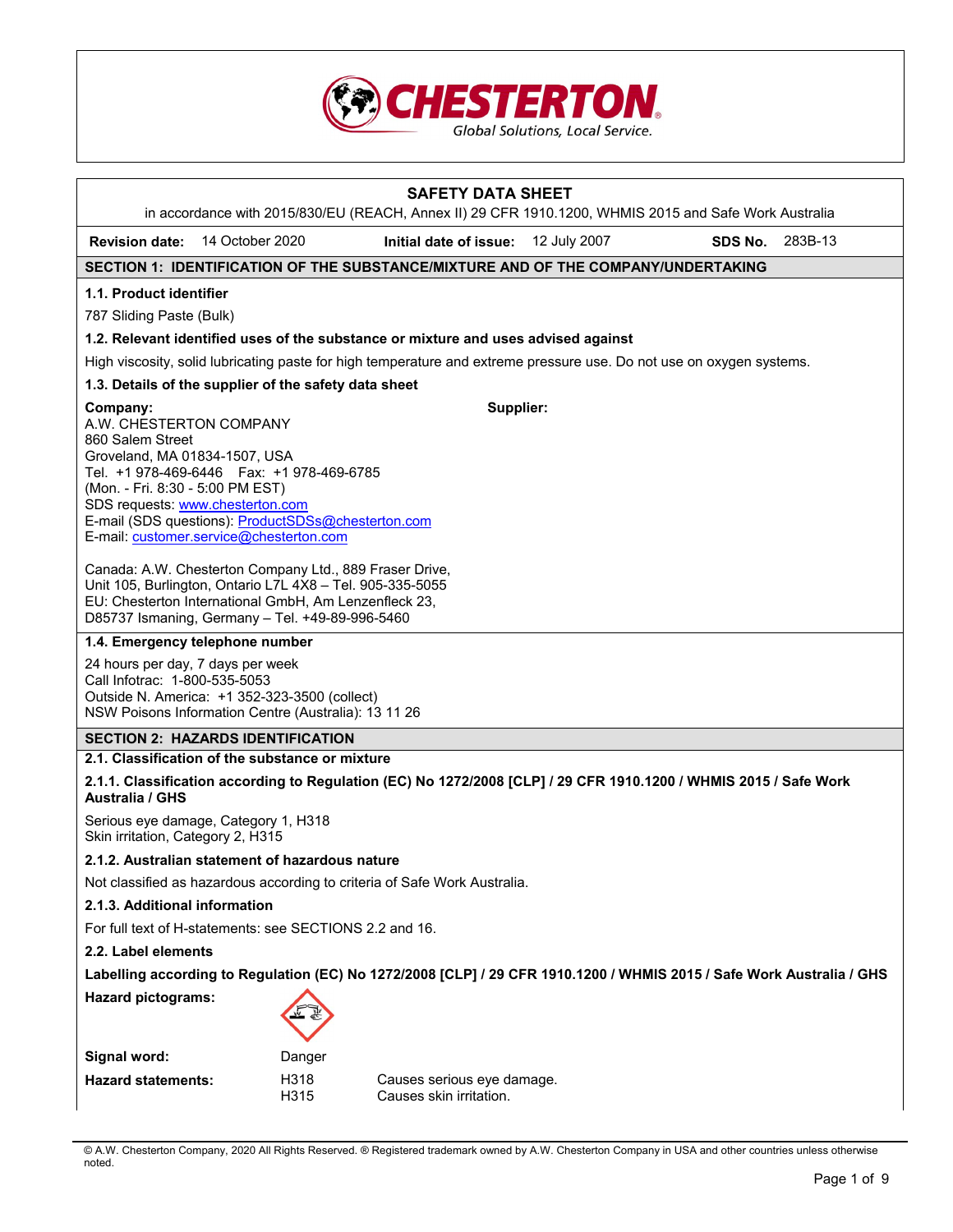| <b>Precautionary statements:</b> | P <sub>264</sub><br>P280<br>P310<br>P332/313<br>P362/364 | Wash skin thoroughly after handling.<br>Wear protective gloves and eye/face protection.<br>P305/351/338 IF IN EYES: Rinse cautiously with water for several minutes. Remove contact<br>lenses, if present and easy to do. Continue rinsing.<br>Immediately call a POISON CENTER or doctor.<br>If skin irritation occurs: Get medical advice/attention.<br>Take off contaminated clothing and wash it before reuse. |
|----------------------------------|----------------------------------------------------------|--------------------------------------------------------------------------------------------------------------------------------------------------------------------------------------------------------------------------------------------------------------------------------------------------------------------------------------------------------------------------------------------------------------------|
|                                  |                                                          |                                                                                                                                                                                                                                                                                                                                                                                                                    |

**Supplemental information:** None

**SECTION 3: COMPOSITION/INFORMATION ON INGREDIENTS** 

#### **2.3. Other hazards**

None expected in industrial use. The Graphite, Talc and Molybdenum Disulfide listed do not separate from the mixture or become airborne, therefore do not present a hazard in normal use.

|                                                                                                                                                                                        | <u>JEVITUN J.  VUNIFUJITIUNINI UNNATIUN UN INGNEDIENTJ</u>                                                |             |                         |                          |                                                                                |  |
|----------------------------------------------------------------------------------------------------------------------------------------------------------------------------------------|-----------------------------------------------------------------------------------------------------------|-------------|-------------------------|--------------------------|--------------------------------------------------------------------------------|--|
| 3.2. Mixtures                                                                                                                                                                          |                                                                                                           |             |                         |                          |                                                                                |  |
| Hazardous Ingredients <sup>1</sup>                                                                                                                                                     |                                                                                                           | % Wt.       | CAS No./<br>EC No.      | <b>REACH</b><br>Reg. No. | <b>CLP/GHS Classification</b>                                                  |  |
| Boric acid                                                                                                                                                                             |                                                                                                           | $3 - 5.5$   | 10043-35-3<br>233-139-2 | <b>NA</b>                | Repr. 1B, H360FD ( $\geq$ 5.5 %)                                               |  |
|                                                                                                                                                                                        | Polyoxyethylene oleyl ether phosphate                                                                     | $1 - 4.9$   | 39464-69-2<br>Polymer   | <b>NA</b>                | Eye Dam. 1, H318<br><b>Skin Irrit. 2, H315</b>                                 |  |
| Methanol                                                                                                                                                                               |                                                                                                           | $0.1 - 0.5$ | 67-56-1<br>200-659-6    | <b>NA</b>                | Flam. Lig. 2, H225<br>Acute Tox. 3, H331, H311, H301<br><b>STOT SE 1, H370</b> |  |
| Other ingredients:                                                                                                                                                                     |                                                                                                           |             |                         |                          |                                                                                |  |
| Graphite                                                                                                                                                                               |                                                                                                           | $20 - 30$   | 7782-42-5<br>231-955-3  | 01-211948<br>6977-12     | Not classified*                                                                |  |
| Talc                                                                                                                                                                                   |                                                                                                           | $10 - 15$   | 14807-96-6<br>238-877-9 | <b>NA</b>                | Not classified*                                                                |  |
| Molybdenum disulfide                                                                                                                                                                   |                                                                                                           | $1 - 5$     | 1317-33-5<br>215-263-9  | <b>NA</b>                | Not classified*                                                                |  |
|                                                                                                                                                                                        | *Substance with a workplace exposure limit.<br>For full text of H-statements: see SECTION 16.             |             |                         |                          |                                                                                |  |
| 1 Classified according to: • 29 CFR 1910.1200, 1915, 1916, 1917, Mass. Right-to-Know Law (ch. 40, M.G.LO. 111F)<br>• 1272/2008/EC, GHS, REACH<br>• WHMIS 2015<br>• Safe Work Australia |                                                                                                           |             |                         |                          |                                                                                |  |
|                                                                                                                                                                                        | <b>SECTION 4: FIRST AID MEASURES</b>                                                                      |             |                         |                          |                                                                                |  |
|                                                                                                                                                                                        | 4.1. Description of first aid measures                                                                    |             |                         |                          |                                                                                |  |
| Inhalation:                                                                                                                                                                            | Remove to fresh air. If not breathing, administer artificial respiration. Contact physician.              |             |                         |                          |                                                                                |  |
| <b>Skin contact:</b>                                                                                                                                                                   | Wash skin with soap and water. Contact physician if irritation persists.                                  |             |                         |                          |                                                                                |  |
| Eye contact:                                                                                                                                                                           | Flush eyes for at least 15 minutes with large amounts of water. Contact physician if irritation persists. |             |                         |                          |                                                                                |  |
| Ingestion:                                                                                                                                                                             | Do not induce vomiting. Contact physician immediately.                                                    |             |                         |                          |                                                                                |  |

**Protection of first-aiders:** No action shall be taken involving any personal risk or without suitable training. Avoid contact with the product while providing aid to the victim. See section 8.2.2 for recommendations on personal protective equipment.

#### **4.2. Most important symptoms and effects, both acute and delayed**

Direct contact can cause severe eye irritation, possibly burns and skin irritation. High vapor concentrations may irritate eyes, respiratory tract and possibly cause dizziness and nausea.

### **4.3. Indication of any immediate medical attention and special treatment needed**

Treat symptoms.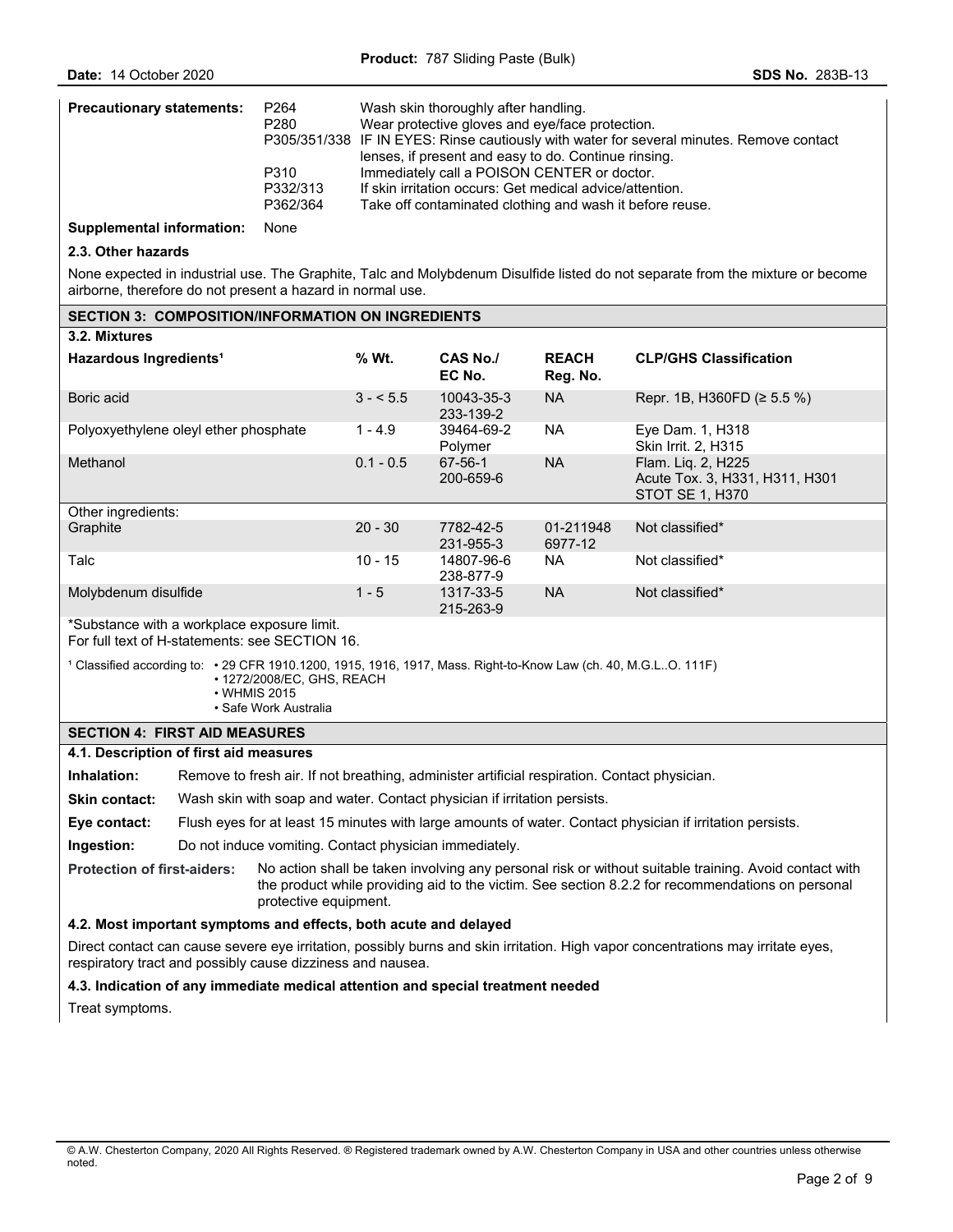### **SECTION 5: FIREFIGHTING MEASURES**

#### **5.1. Extinguishing media**

**Suitable extinguishing media:** Carbon dioxide, dry chemical, foam, water fog

**Unsuitable extinguishing media:** High volume water jet

#### **5.2. Special hazards arising from the substance or mixture**

Hazardous combustion products may include: carbon dioxide, carbon monoxide, sulfur oxides (SO2) oxides of phosphorus, Molybdenum trioxide.

### **5.3. Advice for firefighters**

Cool exposed containers with water. Recommend Firefighters wear self-contained breathing apparatus.

# **Australian HAZCHEM Emergency Action Code:** 2 Z

# **SECTION 6: ACCIDENTAL RELEASE MEASURES**

### **6.1. Personal precautions, protective equipment and emergency procedures**

Evacuate area. Provide adequate ventilation. Utilize exposure controls and personal protection as specified in Section 8.

#### **6.2. Environmental Precautions**

No special requirements.

# **6.3. Methods and material for containment and cleaning up**

Contain spill to a small area. Pick up with absorbent material (sand, sawdust, clay, etc.) and place in a suitable container for disposal. Use caution - floor may be slippery where spill has occurred.

# **6.4. Reference to other sections**

Refer to section 13 for disposal advice.

# **SECTION 7: HANDLING AND STORAGE**

# **7.1. Precautions for safe handling**

No special precautions. Wash before eating, drinking or smoking.

# **7.2. Conditions for safe storage, including any incompatibilities**

Store in a cool, dry area.

#### **7.3. Specific end use(s)**

High viscosity, solid lubricating paste for high temperature and extreme pressure use. Refer to the product instructions and product data sheet for more detailed application information.

#### **SECTION 8: EXPOSURE CONTROLS/PERSONAL PROTECTION**

# **8.1. Control parameters**

#### **Occupational exposure limit values**

| Ingredients                              | <b>OSHA PEL1</b><br>ppm | mg/m <sup>3</sup> | <b>ACGIH TLV<sup>2</sup></b><br>ppm | mg/m <sup>3</sup> | <b>UK WEL<sup>3</sup></b><br>ppm | mg/m <sup>3</sup>   | <b>AUSTRALIA ES<sup>4</sup></b><br>ppm | mg/m <sup>3</sup> |
|------------------------------------------|-------------------------|-------------------|-------------------------------------|-------------------|----------------------------------|---------------------|----------------------------------------|-------------------|
| Boric acid                               | (resp.)                 | 10<br>3           | (inhal.)<br>(inhal.)                | 2<br>STEL:<br>6   | N/A                              | N/A                 | N/A                                    | N/A               |
| Polyoxyethylene oleyl ether<br>phosphate | N/A                     | N/A               | N/A                                 | N/A               | N/A                              | N/A                 | N/A                                    | N/A               |
| Methanol                                 | 200                     | 260               | 200<br>(skin)<br>STEL:<br>250       | 262<br>328        | 200<br>STEL:<br>250              | 266<br>STEL:<br>333 | 200<br>(skin)<br>STEL:<br>250          | 262<br>328        |
| Graphite                                 | (total)<br>(resp.)      | 15<br>5           | (resp.)                             | $\overline{c}$    | (inhal.)<br>(resp.)              | 10<br>4             | (resp.)                                | 3                 |
| Talc                                     | N/A                     | 20 mppcf          | (resp.)                             | $\overline{2}$    | (resp.)                          |                     | N/A                                    | 2.5               |
| Molybdenum disulfide                     | N/A                     | 15                | (inhal.)<br>(resp.)                 | 10<br>3           | N/A                              | 10<br>STEL:<br>20   | N/A                                    | 10                |
|                                          |                         |                   |                                     |                   |                                  |                     |                                        |                   |
|                                          |                         |                   |                                     |                   |                                  |                     |                                        |                   |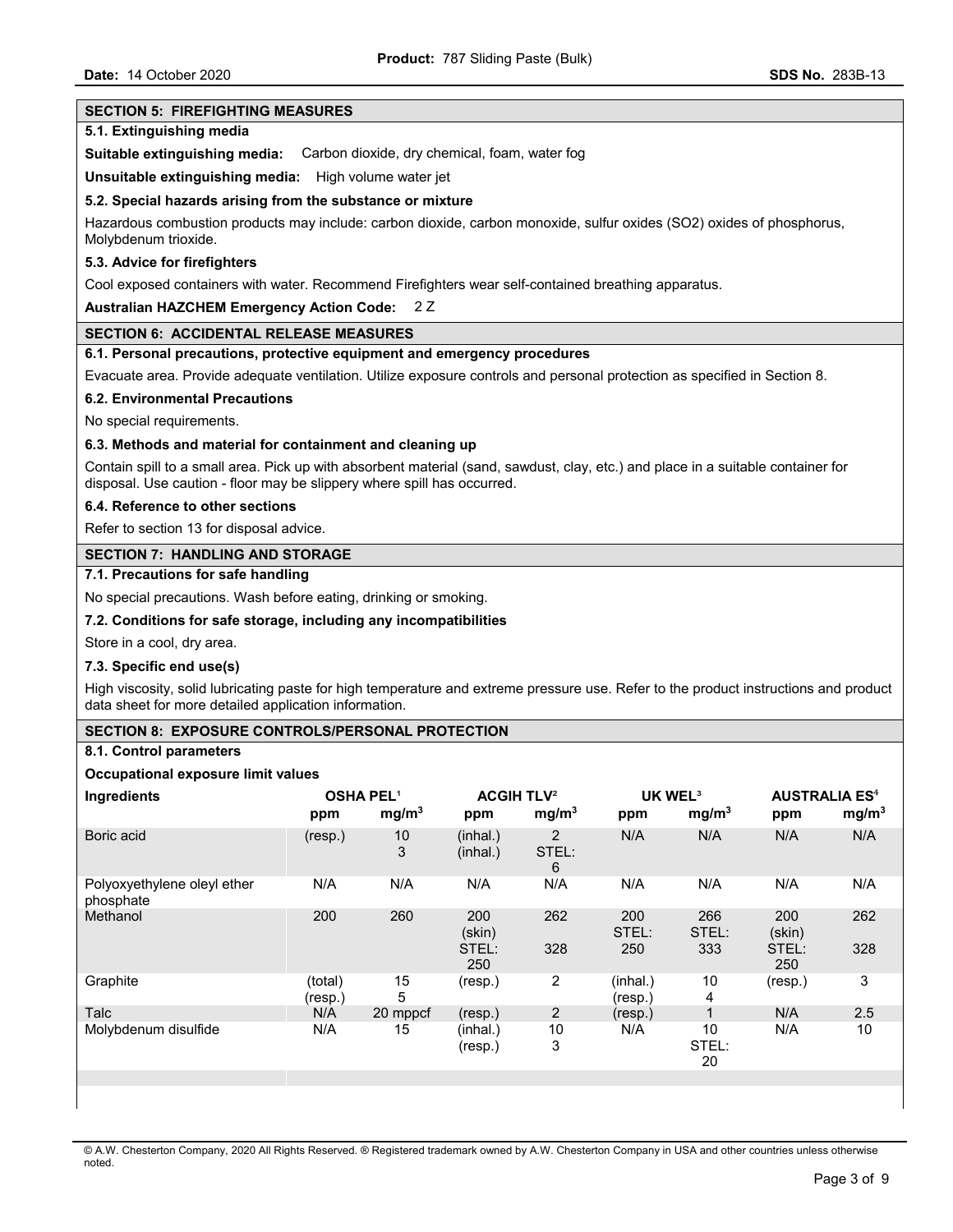<sup>1</sup> United States Occupational Health & Safety Administration permissible exposure limits

- ² American Conference of Governmental Industrial Hygienists threshold limit values
- <sup>3</sup> EH40 Workplace exposure limits, Health & Safety Executive
- ⁴ Safe Work Australia, Workplace Exposure Standards for Airborne Contaminants

#### **Biological limit values**

Methanol:

| Control parameter | <b>Biological</b><br>specimen | <b>Sampling Time</b> | Limit value.      | Source | <b>Notes</b>               |
|-------------------|-------------------------------|----------------------|-------------------|--------|----------------------------|
| Methanol          | Jrine                         | End of shift         | $15 \text{ mg/l}$ | ACGIH  | Background.<br>Nonspecific |

### **Derived No Effect Level (DNEL) according to Regulation (EC) No 1907/2006:**

# **Workers**

| Substance  | Route of exposure   | Potential health effects                            | <b>DNEL</b>           |
|------------|---------------------|-----------------------------------------------------|-----------------------|
| Boric acid | Inhalation          | 8.28 mg/m <sup>3</sup><br>Chronic effects, systemic |                       |
|            | Dermal              | Chronic effects, systemic                           | 392.0 mg/kg/day       |
|            | Inhalation / Dermal | Acute effects, local; Acute effects,                | No hazard             |
|            |                     | systemic; Chronic effects, local                    | identified            |
| Methanol   | Inhalation          | Acute effects, local                                | 260 mg/m <sup>3</sup> |
|            |                     | Acute effects, systemic                             | 260 mg/m <sup>3</sup> |
|            |                     | Chronic effects, local                              | 260 mg/m $3$          |
|            |                     | Chronic effects, systemic                           | 260 mg/m $3$          |
|            | Dermal              | Acute effects, local                                | *                     |
|            |                     | Acute effects, systemic                             | 40 mg/kg/day          |
|            |                     | Chronic effects, local                              | $\ast$                |
|            |                     | Chronic effects, systemic                           | 40 mg/kg/day          |

\*Hazard identified but no DNEL available

# **Predicted No Effect Concentration (PNEC) according to Regulation (EC) No 1907/2006:**

| Substance  | Environmental protection target         | <b>PNEC</b>          |
|------------|-----------------------------------------|----------------------|
| Boric acid | Fresh water / Marine water              | 2.02 mg/l            |
|            | Water, intermittent release             | $13.7$ mg/l          |
|            | Air                                     | No exposure expected |
|            | Freshwater sediments / Marine sediments | No exposure expected |
|            | Microorganisms in sewage treatment      | $10$ mg/l            |
|            | Soil (agricultural)                     | 5.4 mg/kg            |
| Methanol   | Fresh water                             | $154$ mg/l           |
|            | Freshwater sediments                    | 570.4 mg/l           |
|            | Marine water                            | $15.4$ mg/l          |
|            | Microorganisms in sewage treatment      | $100$ mg/l           |
|            | Soil (agricultural)                     | 23.5 mg/kg           |

# **8.2. Exposure controls**

# **8.2.1. Engineering measures**

No special requirements. If exposure limits are exceeded, provide adequate ventilation.

#### **8.2.2. Individual protection measures**

| <b>Respiratory protection:</b>         | Not normally needed. If exposure limits are exceeded, use approved organic vapor respirator (e.g.,<br>EN filter type A-P2). |
|----------------------------------------|-----------------------------------------------------------------------------------------------------------------------------|
| <b>Protective gloves:</b>              | Chemical resistant gloves (e.g., natural rubber, neoprene or PVC)                                                           |
| Eye and face protection:               | Safety goggles.                                                                                                             |
| Other:                                 | None                                                                                                                        |
| 8.2.3. Environmental exposure controls |                                                                                                                             |
|                                        |                                                                                                                             |

Refer to sections 6 and 12.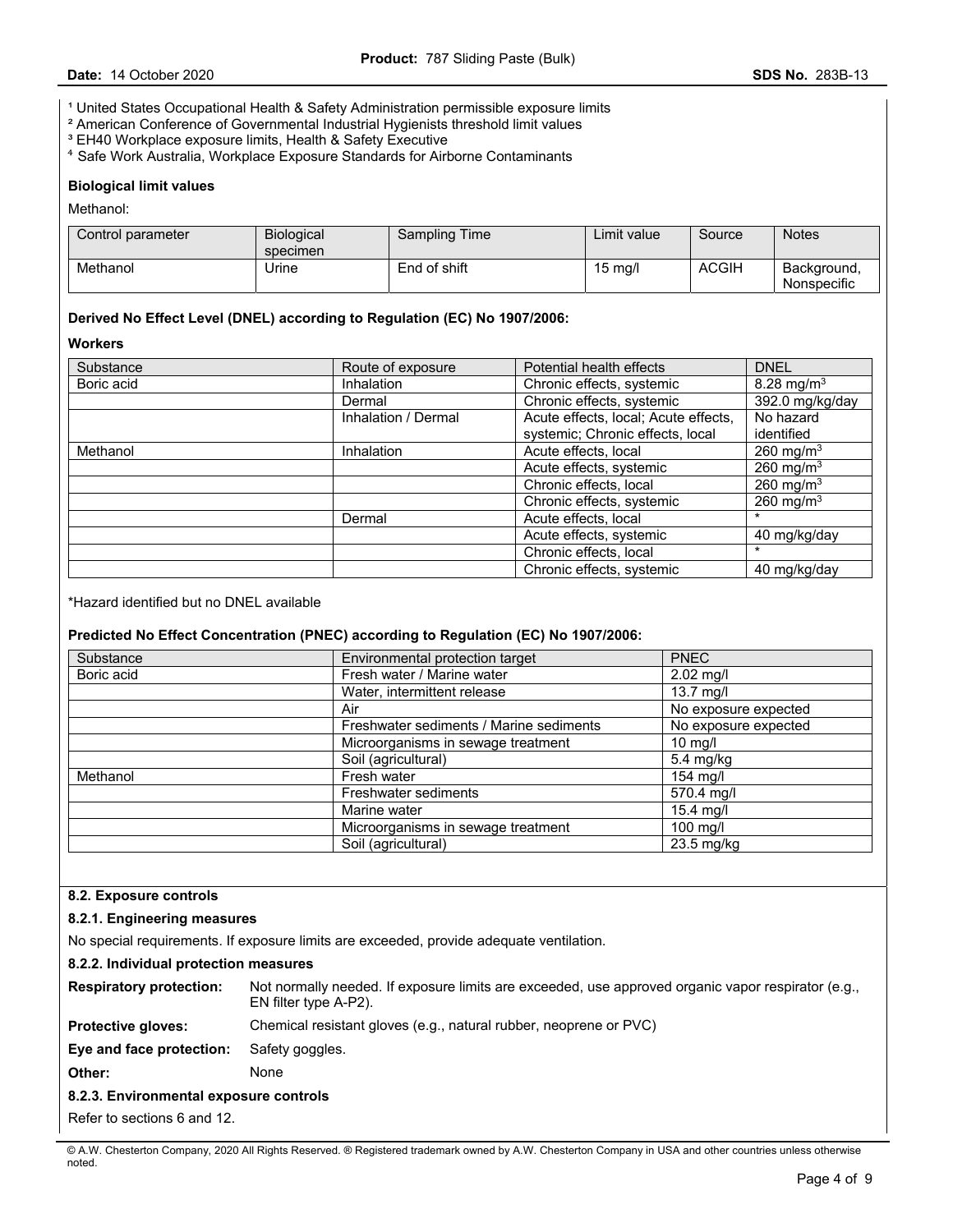| <b>SECTION 9: PHYSICAL AND CHEMICAL PROPERTIES</b>                                                                                                                                                                                                                                                                                                                 |                                                                                                                                                                                                                                          |                                                                                                                                                                                                                                                                                      |                                                                                                                                                                       |
|--------------------------------------------------------------------------------------------------------------------------------------------------------------------------------------------------------------------------------------------------------------------------------------------------------------------------------------------------------------------|------------------------------------------------------------------------------------------------------------------------------------------------------------------------------------------------------------------------------------------|--------------------------------------------------------------------------------------------------------------------------------------------------------------------------------------------------------------------------------------------------------------------------------------|-----------------------------------------------------------------------------------------------------------------------------------------------------------------------|
|                                                                                                                                                                                                                                                                                                                                                                    | 9.1. Information on basic physical and chemical properties                                                                                                                                                                               |                                                                                                                                                                                                                                                                                      |                                                                                                                                                                       |
| <b>Physical state</b><br>Colour<br>Initial boiling point<br><b>Melting point</b><br>% Volatile (by volume)<br><b>Flash point</b><br><b>Method</b><br><b>Viscosity</b><br><b>Autoignition temperature</b><br><b>Decomposition temperature</b><br><b>Upper/lower flammability</b><br>or explosive limits<br>Flammability (solid, gas)<br><b>Explosive properties</b> | paste<br>dark gray<br>not determined<br>not applicable<br>$< 2\%$<br>127°C (260°F)<br>PM Closed Cup<br>148K cps @ 25°C<br>$> 200^{\circ}$ C ( $> 392^{\circ}$ F)<br>not determined<br>not determined<br>not applicable<br>not determined | Odour<br><b>Odour threshold</b><br>Vapour pressure @ 20°C<br>% Aromatics by weight<br>рH<br><b>Relative density</b><br>Weight per volume<br>Coefficient (water/oil)<br>Vapour density (air=1)<br>Rate of evaporation (ether=1)<br>Solubility in water<br><b>Oxidising properties</b> | mild odor<br>not determined<br>not determined<br>$< 1\%$<br>not applicable<br>$1.3$ kg/l<br>10.8 $\frac{1}{9}$ al.<br>< 1<br>>1<br>< 1<br>insoluble<br>not determined |
| 9.2. Other information                                                                                                                                                                                                                                                                                                                                             |                                                                                                                                                                                                                                          |                                                                                                                                                                                                                                                                                      |                                                                                                                                                                       |
| None                                                                                                                                                                                                                                                                                                                                                               |                                                                                                                                                                                                                                          |                                                                                                                                                                                                                                                                                      |                                                                                                                                                                       |
| <b>SECTION 10: STABILITY AND REACTIVITY</b><br>10.1. Reactivity                                                                                                                                                                                                                                                                                                    |                                                                                                                                                                                                                                          |                                                                                                                                                                                                                                                                                      |                                                                                                                                                                       |
| Refer to sections 10.3 and 10.5.                                                                                                                                                                                                                                                                                                                                   |                                                                                                                                                                                                                                          |                                                                                                                                                                                                                                                                                      |                                                                                                                                                                       |
| 10.2. Chemical stability                                                                                                                                                                                                                                                                                                                                           |                                                                                                                                                                                                                                          |                                                                                                                                                                                                                                                                                      |                                                                                                                                                                       |
| Stable                                                                                                                                                                                                                                                                                                                                                             |                                                                                                                                                                                                                                          |                                                                                                                                                                                                                                                                                      |                                                                                                                                                                       |
| 10.3. Possibility of hazardous reactions                                                                                                                                                                                                                                                                                                                           |                                                                                                                                                                                                                                          |                                                                                                                                                                                                                                                                                      |                                                                                                                                                                       |
|                                                                                                                                                                                                                                                                                                                                                                    | No dangerous reactions known under conditions of normal use.                                                                                                                                                                             |                                                                                                                                                                                                                                                                                      |                                                                                                                                                                       |
| 10.4. Conditions to avoid                                                                                                                                                                                                                                                                                                                                          |                                                                                                                                                                                                                                          |                                                                                                                                                                                                                                                                                      |                                                                                                                                                                       |
| Temperatures above 200°C (392°F).                                                                                                                                                                                                                                                                                                                                  |                                                                                                                                                                                                                                          |                                                                                                                                                                                                                                                                                      |                                                                                                                                                                       |
| 10.5. Incompatible materials                                                                                                                                                                                                                                                                                                                                       |                                                                                                                                                                                                                                          |                                                                                                                                                                                                                                                                                      |                                                                                                                                                                       |
|                                                                                                                                                                                                                                                                                                                                                                    | Strong oxidizers like liquid Chlorine and concentrated Oxygen, Hydrogen Peroxide, Potassium Nitrate.                                                                                                                                     |                                                                                                                                                                                                                                                                                      |                                                                                                                                                                       |
| 10.6. Hazardous decomposition products                                                                                                                                                                                                                                                                                                                             |                                                                                                                                                                                                                                          |                                                                                                                                                                                                                                                                                      |                                                                                                                                                                       |
| Carbon Monoxide, Carbon Dioxide and other toxic fumes.                                                                                                                                                                                                                                                                                                             |                                                                                                                                                                                                                                          |                                                                                                                                                                                                                                                                                      |                                                                                                                                                                       |
| <b>SECTION 11: TOXICOLOGICAL INFORMATION</b>                                                                                                                                                                                                                                                                                                                       |                                                                                                                                                                                                                                          |                                                                                                                                                                                                                                                                                      |                                                                                                                                                                       |
| 11.1. Information on toxicological effects                                                                                                                                                                                                                                                                                                                         |                                                                                                                                                                                                                                          |                                                                                                                                                                                                                                                                                      |                                                                                                                                                                       |
| Primary route of exposure<br>under normal use:                                                                                                                                                                                                                                                                                                                     | Inhalation, skin and eye contact.                                                                                                                                                                                                        |                                                                                                                                                                                                                                                                                      |                                                                                                                                                                       |
| <b>Acute toxicity -</b>                                                                                                                                                                                                                                                                                                                                            |                                                                                                                                                                                                                                          |                                                                                                                                                                                                                                                                                      |                                                                                                                                                                       |
| Oral:                                                                                                                                                                                                                                                                                                                                                              | ATE-mix, oral: 30,303 mg/kg                                                                                                                                                                                                              |                                                                                                                                                                                                                                                                                      |                                                                                                                                                                       |
|                                                                                                                                                                                                                                                                                                                                                                    | Substance                                                                                                                                                                                                                                | Test                                                                                                                                                                                                                                                                                 | Result                                                                                                                                                                |
|                                                                                                                                                                                                                                                                                                                                                                    | Graphite                                                                                                                                                                                                                                 | LD50, rat                                                                                                                                                                                                                                                                            | > 2,000 mg/kg                                                                                                                                                         |
|                                                                                                                                                                                                                                                                                                                                                                    | Boric acid                                                                                                                                                                                                                               | LD50, rat                                                                                                                                                                                                                                                                            | 3,450 mg/kg                                                                                                                                                           |
|                                                                                                                                                                                                                                                                                                                                                                    | Polyoxyethylene oleyl ether phosphate<br>Molybdenum disulfide                                                                                                                                                                            | LD50, rat<br>LD50, rat                                                                                                                                                                                                                                                               | 42,300 mg/kg<br>> 5,000 mg/kg                                                                                                                                         |
|                                                                                                                                                                                                                                                                                                                                                                    | Methanol                                                                                                                                                                                                                                 | LD50, rat                                                                                                                                                                                                                                                                            | 5,628 mg/kg                                                                                                                                                           |
|                                                                                                                                                                                                                                                                                                                                                                    | Methanol                                                                                                                                                                                                                                 | Human lethal dose                                                                                                                                                                                                                                                                    | 143 mg/kg                                                                                                                                                             |
| Dermal:                                                                                                                                                                                                                                                                                                                                                            | ATE-mix, dermal: 90,909 mg/kg                                                                                                                                                                                                            |                                                                                                                                                                                                                                                                                      |                                                                                                                                                                       |
|                                                                                                                                                                                                                                                                                                                                                                    | Substance                                                                                                                                                                                                                                | Test                                                                                                                                                                                                                                                                                 | Result                                                                                                                                                                |
|                                                                                                                                                                                                                                                                                                                                                                    | Boric acid                                                                                                                                                                                                                               | LD50, rabbit                                                                                                                                                                                                                                                                         | > 2,000 mg/kg                                                                                                                                                         |
|                                                                                                                                                                                                                                                                                                                                                                    | Molybdenum disulfide<br>Methanol                                                                                                                                                                                                         | LD50, rat<br>LD50, rabbit                                                                                                                                                                                                                                                            | > 16,000 mg/kg<br>17,100 mg/kg                                                                                                                                        |
|                                                                                                                                                                                                                                                                                                                                                                    |                                                                                                                                                                                                                                          |                                                                                                                                                                                                                                                                                      |                                                                                                                                                                       |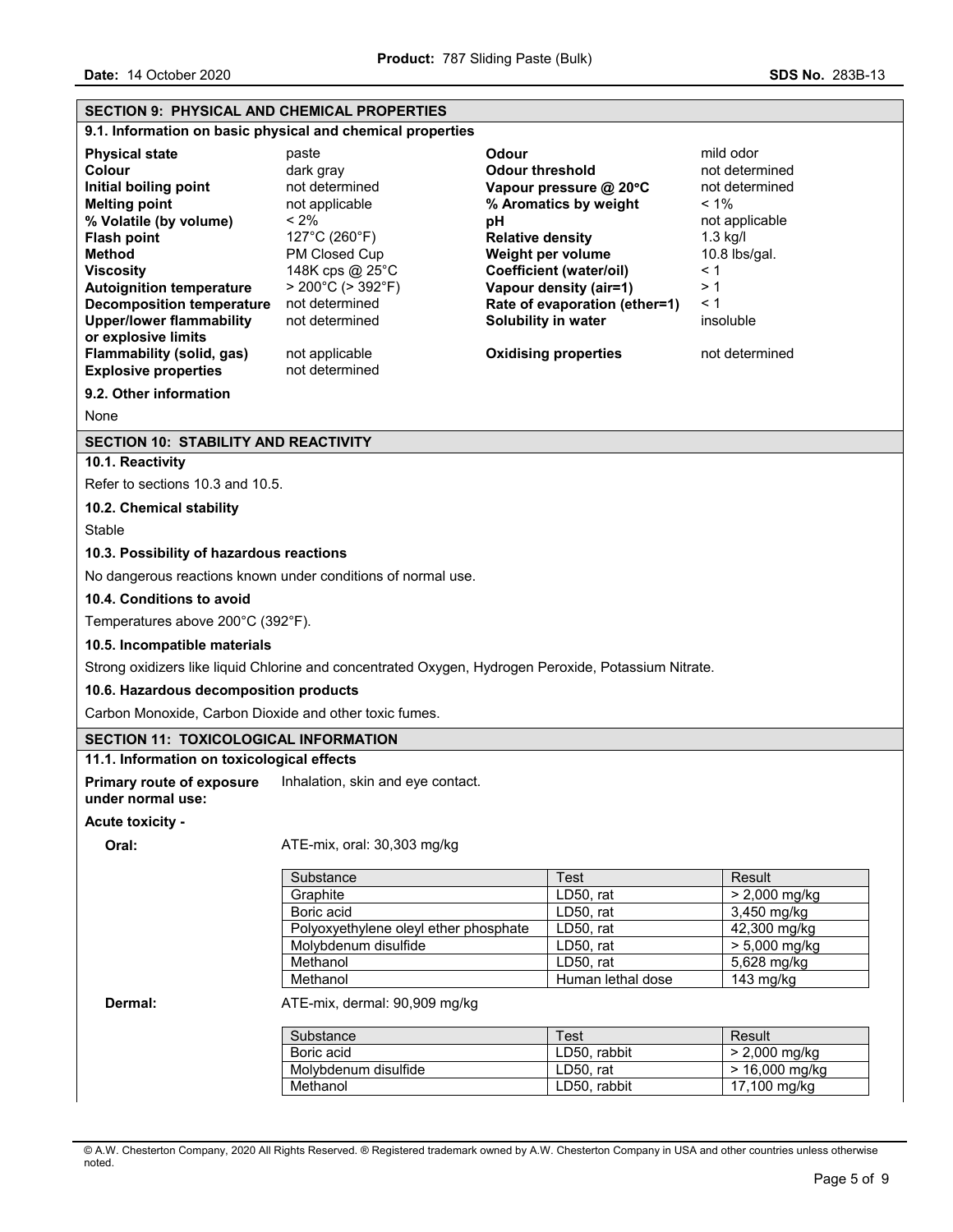| Inhalation:                               | High vapor concentrations may irritate eyes, respiratory tract and possibly cause dizziness and<br>nausea. ATE-mix, inhalable: 909.1 mg/l                                                                                                                                                                                                                                                                                                                                                                  |                                              |                             |  |  |
|-------------------------------------------|------------------------------------------------------------------------------------------------------------------------------------------------------------------------------------------------------------------------------------------------------------------------------------------------------------------------------------------------------------------------------------------------------------------------------------------------------------------------------------------------------------|----------------------------------------------|-----------------------------|--|--|
|                                           |                                                                                                                                                                                                                                                                                                                                                                                                                                                                                                            |                                              |                             |  |  |
|                                           | Substance<br>Graphite                                                                                                                                                                                                                                                                                                                                                                                                                                                                                      | <b>Test</b><br>LC50 rat, 4 h                 | Result<br>$> 2$ mg/l (dust) |  |  |
|                                           | Boric acid                                                                                                                                                                                                                                                                                                                                                                                                                                                                                                 | LC50 rat, 4 h                                | $> 2$ mg/l                  |  |  |
|                                           |                                                                                                                                                                                                                                                                                                                                                                                                                                                                                                            |                                              |                             |  |  |
| <b>Skin corrosion/irritation:</b>         | Direct skin contact can cause irritation.                                                                                                                                                                                                                                                                                                                                                                                                                                                                  |                                              |                             |  |  |
|                                           | Substance                                                                                                                                                                                                                                                                                                                                                                                                                                                                                                  | <b>Test</b>                                  | Result                      |  |  |
|                                           | Graphite                                                                                                                                                                                                                                                                                                                                                                                                                                                                                                   | Skin irritation, rabbit                      | Not irritating              |  |  |
|                                           | Boric acid                                                                                                                                                                                                                                                                                                                                                                                                                                                                                                 | Skin irritation, rabbit                      | Slightly irritating         |  |  |
|                                           | Polyoxyethylene oleyl ether phosphate                                                                                                                                                                                                                                                                                                                                                                                                                                                                      | Skin irritation, rabbit                      | Irritating                  |  |  |
|                                           | Molybdenum disulfide                                                                                                                                                                                                                                                                                                                                                                                                                                                                                       | Skin irritation, rabbit                      | Not irritating              |  |  |
|                                           | Methanol                                                                                                                                                                                                                                                                                                                                                                                                                                                                                                   | Skin irritation, rabbit                      | Not irritating              |  |  |
| Serious eye damage/<br>irritation:        | Direct contact can cause severe eye irritation, possibly burns.                                                                                                                                                                                                                                                                                                                                                                                                                                            |                                              |                             |  |  |
|                                           | Substance                                                                                                                                                                                                                                                                                                                                                                                                                                                                                                  | <b>Test</b>                                  | Result                      |  |  |
|                                           | Graphite                                                                                                                                                                                                                                                                                                                                                                                                                                                                                                   | Eye irritation, rabbit                       | Not irritating              |  |  |
|                                           | Boric acid                                                                                                                                                                                                                                                                                                                                                                                                                                                                                                 | Eye irritation, rabbit                       | Not irritating              |  |  |
|                                           | Polyoxyethylene oleyl ether phosphate                                                                                                                                                                                                                                                                                                                                                                                                                                                                      | Eye irritation, rabbit                       | Severe irritation           |  |  |
|                                           | Methanol                                                                                                                                                                                                                                                                                                                                                                                                                                                                                                   | Eye irritation, rabbit                       | Not irritating              |  |  |
| <b>Respiratory or skin</b>                |                                                                                                                                                                                                                                                                                                                                                                                                                                                                                                            |                                              |                             |  |  |
| sensitisation:                            | Substance                                                                                                                                                                                                                                                                                                                                                                                                                                                                                                  | Test                                         | <b>Result</b>               |  |  |
|                                           | Graphite                                                                                                                                                                                                                                                                                                                                                                                                                                                                                                   | Skin sensitization,<br>(OECD 429) mouse      | Not sensitizing             |  |  |
|                                           | Boric acid                                                                                                                                                                                                                                                                                                                                                                                                                                                                                                 | Skin sensitization,<br>(OECD 406) guinea pig | Not sensitizing             |  |  |
|                                           | Molybdenum disulfide                                                                                                                                                                                                                                                                                                                                                                                                                                                                                       | Skin sensitization,<br>(OECD 406)            | Not sensitizing             |  |  |
|                                           | Methanol                                                                                                                                                                                                                                                                                                                                                                                                                                                                                                   | Skin sensitization, guinea<br>pig            | Not sensitizing             |  |  |
| Germ cell mutagenicity:                   | Graphite, Boric acid, Molybdenum disulfide, Methanol: based on available data, the classification<br>criteria are not met. Talc, Ames test: negative.                                                                                                                                                                                                                                                                                                                                                      |                                              |                             |  |  |
| Carcinogenicity:                          | This product contains no carcinogens as listed by the National Toxicology Program (NTP), the<br>International Agency for Research on Cancer (IARC), the Occupational Safety and Health<br>Administration (OSHA) or the European Chemicals Agency (ECHA).                                                                                                                                                                                                                                                   |                                              |                             |  |  |
| <b>Reproductive toxicity:</b>             | Graphite: based on available data, the classification criteria are not met. Boric Acid is embryotoxic<br>and/or fetotoxic in animals. Methanol: data lacking.                                                                                                                                                                                                                                                                                                                                              |                                              |                             |  |  |
| STOT - single exposure:                   | No data available                                                                                                                                                                                                                                                                                                                                                                                                                                                                                          |                                              |                             |  |  |
| STOT - repeated exposure:                 | Prolonged, excessive inhalation of Graphite dust has caused emphysema and pneumoconiosis.<br>Repeated or prolonged inhalation of Talc dust may cause chronic cough, shortness of breath,<br>scarring of the lungs (pulmonary fibrosis) and mild symptomatic pneumoconiosis. The Graphite and<br>Talc listed do not separate from the mixture or become airborne, therefore do not present a hazard<br>in normal use. Graphite, Methanol: based on available data, the classification criteria are not met. |                                              |                             |  |  |
| <b>Aspiration hazard:</b>                 | Based on available data, the classification criteria are not met.                                                                                                                                                                                                                                                                                                                                                                                                                                          |                                              |                             |  |  |
| <b>Other information:</b>                 | None known                                                                                                                                                                                                                                                                                                                                                                                                                                                                                                 |                                              |                             |  |  |
| <b>SECTION 12: ECOLOGICAL INFORMATION</b> |                                                                                                                                                                                                                                                                                                                                                                                                                                                                                                            |                                              |                             |  |  |

Ecotoxicological data have not been determined specifically for this product. The information given below is based on a knowledge of the components and the ecotoxicology of similar substances.

# **12.1. Toxicity**

This product is expected to exhibit low toxicity to aquatic and soil organisms. Graphite: 96 h LC50 (fish) > 100 mg/l. Talc: 24 h LC50 (fish) > 100 g/l.

# **12.2. Persistence and degradability**

Graphite, Boric acid, Talc, Molybdenum disulfide: inorganic substances. Methanol: readily biodegradable.

<sup>©</sup> A.W. Chesterton Company, 2020 All Rights Reserved. ® Registered trademark owned by A.W. Chesterton Company in USA and other countries unless otherwise noted.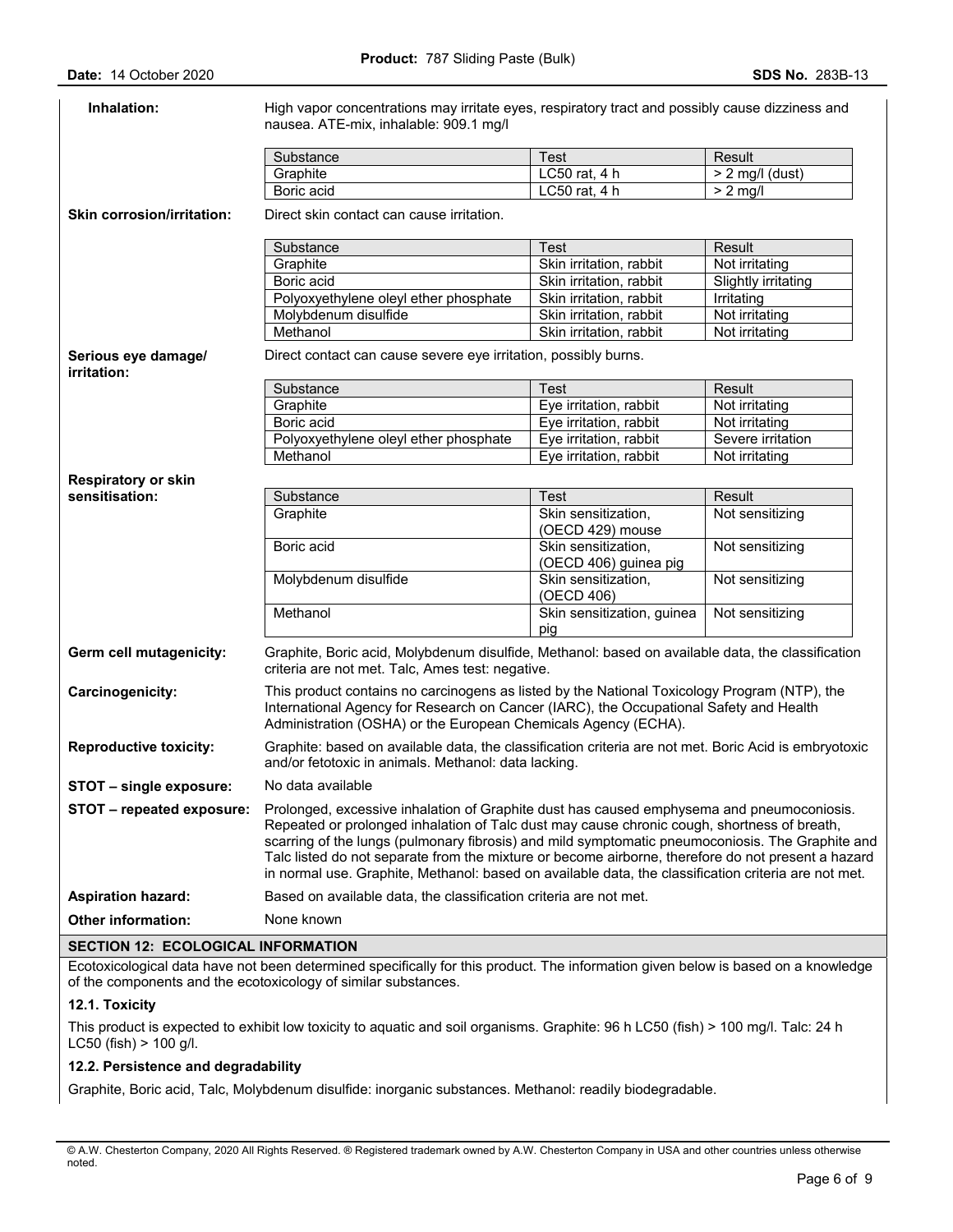# **12.3. Bioaccumulative potential**

Boric acid: not expected to bioaccumulate (log Kow <1). Graphite, Molybdenum disulfide, Methanol: not expected to bioaccumulate.

### **12.4. Mobility in soil**

Insoluble in water. In determining environmental mobility, consider the product's physical and chemical properties (see Section 9).

# **12.5. Results of PBT and vPvB assessment**

Not available

# **12.6. Other adverse effects**

None known

# **SECTION 13: DISPOSAL CONSIDERATIONS**

# **13.1. Waste treatment methods**

Incinerate absorbed material with a properly licensed facility. Check local, state and national/federal regulations and comply with the most stringent requirement. Not classified as hazardous according to 2008/98/EC.

# **SECTION 14: TRANSPORT INFORMATION**

| 14.1. UN number                                                                                                                        |                                                                                                      |  |  |  |
|----------------------------------------------------------------------------------------------------------------------------------------|------------------------------------------------------------------------------------------------------|--|--|--|
| ADG/ADR/RID/ADN/IMDG/ICAO:                                                                                                             | <b>NOT APPLICABLE</b>                                                                                |  |  |  |
| TDG:                                                                                                                                   | <b>NOT APPLICABLE</b>                                                                                |  |  |  |
| <b>US DOT:</b>                                                                                                                         | <b>NOT APPLICABLE</b>                                                                                |  |  |  |
| 14.2. UN proper shipping name                                                                                                          |                                                                                                      |  |  |  |
| ADG/ADR/RID/ADN/IMDG/ICAO:                                                                                                             | NON-HAZARDOUS, NON REGULATED                                                                         |  |  |  |
| TDG:                                                                                                                                   | NON-HAZARDOUS, NON REGULATED                                                                         |  |  |  |
| US DOT:                                                                                                                                | NON-HAZARDOUS, NON REGULATED                                                                         |  |  |  |
| 14.3. Transport hazard class(es)                                                                                                       |                                                                                                      |  |  |  |
| ADG/ADR/RID/ADN/IMDG/ICAO:                                                                                                             | <b>NOT APPLICABLE</b>                                                                                |  |  |  |
| TDG:                                                                                                                                   | <b>NOT APPLICABLE</b>                                                                                |  |  |  |
| <b>US DOT:</b>                                                                                                                         | <b>NOT APPLICABLE</b>                                                                                |  |  |  |
| 14.4. Packing group                                                                                                                    |                                                                                                      |  |  |  |
| ADG/ADR/RID/ADN/IMDG/ICAO:                                                                                                             | NOT APPLICABLE                                                                                       |  |  |  |
| TDG:                                                                                                                                   | <b>NOT APPLICABLE</b>                                                                                |  |  |  |
| US DOT:                                                                                                                                | <b>NOT APPLICABLE</b>                                                                                |  |  |  |
| 14.5. Environmental hazards<br><b>NOT APPLICABLE</b>                                                                                   |                                                                                                      |  |  |  |
| 14.6. Special precautions for user                                                                                                     |                                                                                                      |  |  |  |
| <b>NOT APPLICABLE</b>                                                                                                                  |                                                                                                      |  |  |  |
|                                                                                                                                        | 14.7. Transport in bulk according to Annex II of MARPOL73/78 and the IBC Code                        |  |  |  |
| <b>NOT APPLICABLE</b>                                                                                                                  |                                                                                                      |  |  |  |
| 14.8. Other information                                                                                                                |                                                                                                      |  |  |  |
| <b>NOT APPLICABLE</b>                                                                                                                  |                                                                                                      |  |  |  |
|                                                                                                                                        |                                                                                                      |  |  |  |
| <b>SECTION 15: REGULATORY INFORMATION</b>                                                                                              |                                                                                                      |  |  |  |
|                                                                                                                                        | 15.1. Safety, health and environmental regulations/legislation specific for the substance or mixture |  |  |  |
| 15.1.1. EU regulations                                                                                                                 |                                                                                                      |  |  |  |
| Authorisations under Title VII: Not applicable                                                                                         |                                                                                                      |  |  |  |
| <b>Restrictions under Title VIII: None</b>                                                                                             |                                                                                                      |  |  |  |
| Substances of very high concern (SVHC) per Regulation (EC) No 1907/2006 (REACH) Art. 57: Boric<br><b>Other EU regulations:</b><br>acid |                                                                                                      |  |  |  |
| 15.1.2. National regulations                                                                                                           |                                                                                                      |  |  |  |
| <b>US EPA SARA TITLE III</b>                                                                                                           |                                                                                                      |  |  |  |
| 312 Hazards:                                                                                                                           | 313 Chemicals:                                                                                       |  |  |  |
| Serious eye damage                                                                                                                     | None                                                                                                 |  |  |  |
| Skin irritation                                                                                                                        |                                                                                                      |  |  |  |
|                                                                                                                                        |                                                                                                      |  |  |  |

<sup>©</sup> A.W. Chesterton Company, 2020 All Rights Reserved. ® Registered trademark owned by A.W. Chesterton Company in USA and other countries unless otherwise noted.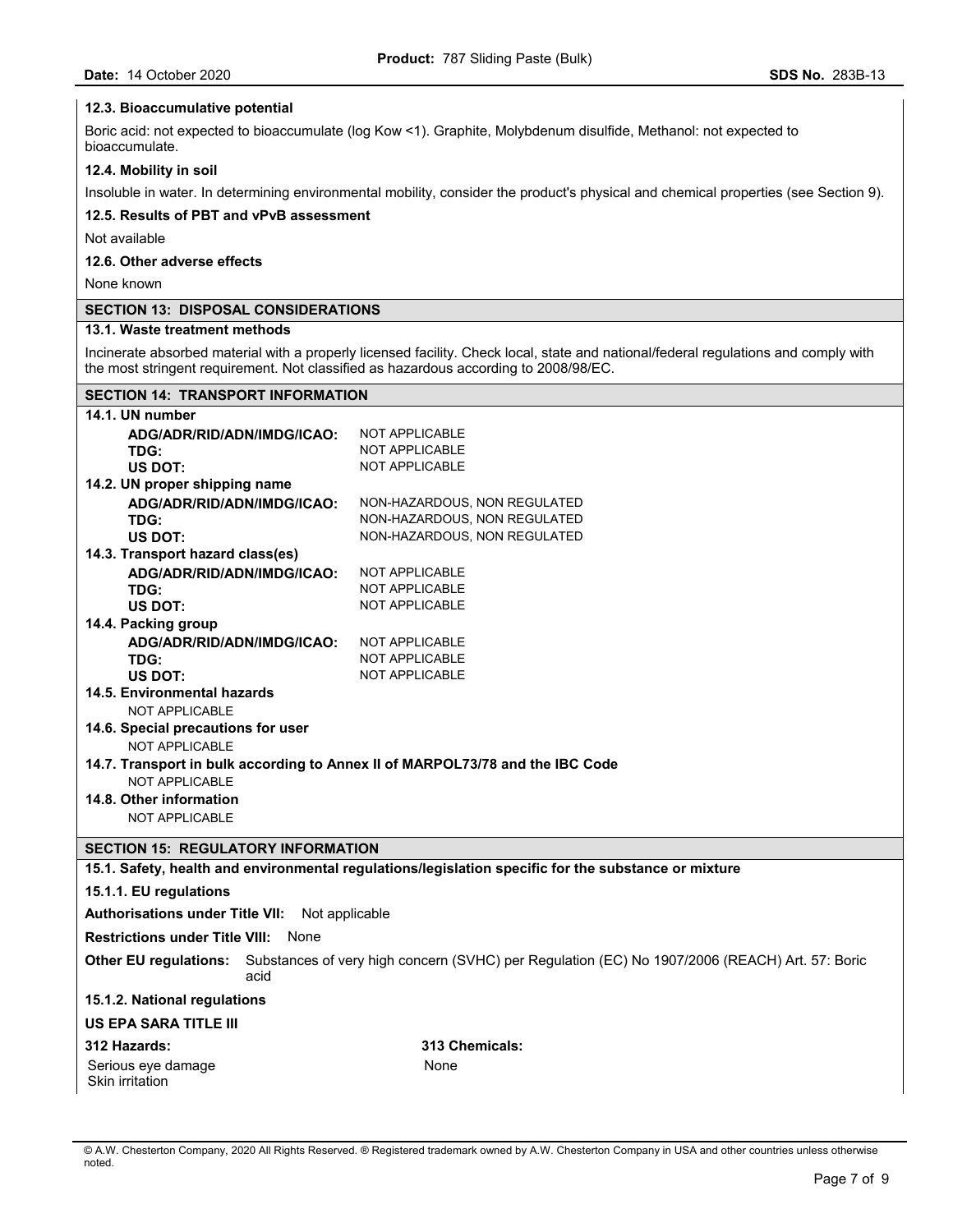**Other national regulations:** None

# **15.2. Chemical safety assessment**

No Chemical Safety Assessment has been carried out for this substance/mixture by the supplier.

# **SECTION 16: OTHER INFORMATION**

| SECTION 16: UTHER INFORMATION |                                                                                   |                                                                                                                 |  |  |  |  |
|-------------------------------|-----------------------------------------------------------------------------------|-----------------------------------------------------------------------------------------------------------------|--|--|--|--|
| <b>Abbreviations</b>          |                                                                                   | ADG: Australian Dangerous Goods Code                                                                            |  |  |  |  |
| and acronyms:                 |                                                                                   | ADN: European Agreement concerning the International Carriage of Dangerous Goods by Inland Waterways            |  |  |  |  |
|                               |                                                                                   | ADR: European Agreement concerning the International Carriage of Dangerous Goods by Road                        |  |  |  |  |
|                               |                                                                                   | <b>ATE: Acute Toxicity Estimate</b>                                                                             |  |  |  |  |
|                               |                                                                                   | <b>BCF: Bioconcentration Factor</b>                                                                             |  |  |  |  |
|                               |                                                                                   | cATpE: Converted Acute Toxicity point Estimate                                                                  |  |  |  |  |
|                               |                                                                                   | CLP: Classification Labelling Packaging Regulation (1272/2008/EC)                                               |  |  |  |  |
|                               | ES: Exposure Standard                                                             |                                                                                                                 |  |  |  |  |
|                               |                                                                                   | GHS: Globally Harmonized System                                                                                 |  |  |  |  |
|                               |                                                                                   | ICAO: International Civil Aviation Organization                                                                 |  |  |  |  |
|                               |                                                                                   | IMDG: International Maritime Dangerous Goods                                                                    |  |  |  |  |
|                               |                                                                                   | LC50: Lethal Concentration to 50 % of a test population                                                         |  |  |  |  |
|                               |                                                                                   | LD50: Lethal Dose to 50% of a test population                                                                   |  |  |  |  |
|                               |                                                                                   | LOEL: Lowest Observed Effect Level                                                                              |  |  |  |  |
|                               | N/A: Not Applicable                                                               |                                                                                                                 |  |  |  |  |
|                               | NA: Not Available                                                                 |                                                                                                                 |  |  |  |  |
|                               |                                                                                   | NOEC: No Observed Effect Concentration                                                                          |  |  |  |  |
|                               |                                                                                   | NOEL: No Observed Effect Level                                                                                  |  |  |  |  |
|                               |                                                                                   | OECD: Organization for Economic Co-operation and Development                                                    |  |  |  |  |
|                               |                                                                                   | PBT: Persistent, Bioaccumulative and Toxic substance                                                            |  |  |  |  |
|                               |                                                                                   | (Q)SAR: Quantitative Structure-Activity Relationship                                                            |  |  |  |  |
|                               |                                                                                   | REACH: Registration, Evaluation, Authorisation and Restriction of Chemicals Regulation (1907/2006/EC)           |  |  |  |  |
|                               |                                                                                   | REL: Recommended Exposure Limit                                                                                 |  |  |  |  |
|                               | RID: Regulations concerning the International Carriage of Dangerous Goods by Rail |                                                                                                                 |  |  |  |  |
|                               | SDS: Safety Data Sheet                                                            |                                                                                                                 |  |  |  |  |
|                               |                                                                                   | STEL: Short Term Exposure Limit                                                                                 |  |  |  |  |
|                               |                                                                                   | STOT RE: Specific Target Organ Toxicity, Repeated Exposure                                                      |  |  |  |  |
|                               |                                                                                   | STOT SE: Specific Target Organ Toxicity, Single Exposure                                                        |  |  |  |  |
|                               |                                                                                   | TDG: Transportation of Dangerous Goods (Canada)                                                                 |  |  |  |  |
|                               |                                                                                   | TWA: Time Weighted Average                                                                                      |  |  |  |  |
|                               |                                                                                   | US DOT: United States Department of Transportation                                                              |  |  |  |  |
|                               |                                                                                   | vPvB: very Persistent and very Bioaccumulative substance                                                        |  |  |  |  |
|                               |                                                                                   | WEL: Workplace Exposure Limit                                                                                   |  |  |  |  |
|                               |                                                                                   | WHMIS: Workplace Hazardous Materials Information System                                                         |  |  |  |  |
|                               |                                                                                   | Other abbreviations and acronyms can be looked up at www.wikipedia.org.                                         |  |  |  |  |
| Key literature references     |                                                                                   | Commission des normes, de l'équité, de la santé et de la sécurité du travail (CNESST)                           |  |  |  |  |
| and sources for data:         |                                                                                   | Chemical Classification and Information Database (CCID)                                                         |  |  |  |  |
|                               |                                                                                   | European Chemicals Agency (ECHA) - Information on Chemicals                                                     |  |  |  |  |
|                               |                                                                                   | Hazardous Chemical Information System (HCIS)                                                                    |  |  |  |  |
|                               |                                                                                   | National Institute of Technology and Evaluation (NITE)                                                          |  |  |  |  |
|                               |                                                                                   | Swedish Chemicals Agency (KEMI)                                                                                 |  |  |  |  |
|                               |                                                                                   | U.S. National Library of Medicine Toxicology Data Network (TOXNET)                                              |  |  |  |  |
|                               |                                                                                   | Procedure used to derive the classification for mixtures according to Regulation (EC) No 1272/2008 [CLP] / GHS: |  |  |  |  |
| <b>Classification</b>         |                                                                                   | <b>Classification procedure</b>                                                                                 |  |  |  |  |
| <b>Eve Dam 1 H318</b>         |                                                                                   | Calculation method                                                                                              |  |  |  |  |

| Eye Dam. 1, H318                     |                                                                                                                                                                                                                                                                                                             | Calculation method |
|--------------------------------------|-------------------------------------------------------------------------------------------------------------------------------------------------------------------------------------------------------------------------------------------------------------------------------------------------------------|--------------------|
| Skin Irrit. 2, H315                  |                                                                                                                                                                                                                                                                                                             | Calculation method |
| <b>Relevant H-statements:</b>        | H225: Highly flammable liquid and vapour.<br>H301: Toxic if swallowed.<br>H311: Toxic in contact with skin.<br>H315: Causes skin irritation.<br>H318: Causes serious eye damage.<br>H331: Toxic if inhaled.<br>H360FD: May damage fertility. May damage the unborn child.<br>H370: Causes damage to organs. |                    |
| Corrosion<br>Hazard pictogram names: |                                                                                                                                                                                                                                                                                                             |                    |